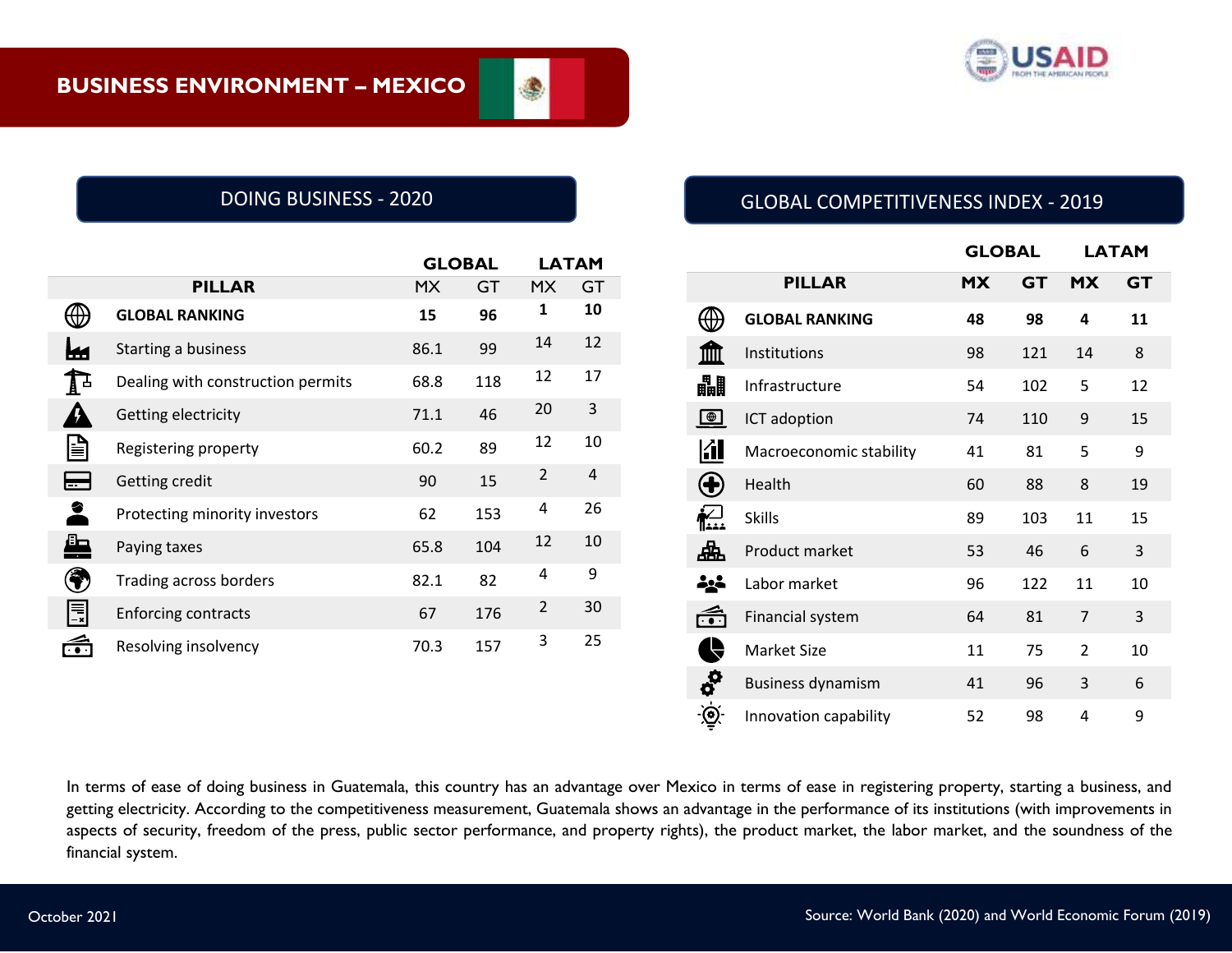

# INVESTMENT PROJECTS MEXICO 2019-2021

500 Investment Projects in Mexico From January 2019 to July 2021

# **Investment Sources**



500 investment projects have been registered in Mexico (January 2019 to September 2021). The main source countries are: United States, 40%; Germany, 8%, and Spain, 6%. The main sectors are: IT services and software, 15%; automotive components, 9%, and business services, 9%.

145 Investment Project by Mexico From January 2019 to July 2021

#### **Investment Destinations**



# 8% 9% 11% 7% 16% 14% 35%



- $B$ usiness services
- Communications
- Food and beverages
- $F$ inancial services
- **IT services & software**

■ Other sectors

145 investment projects by Mexico have been registered (January 2019 to September 2021). The main countries of destination are: United States, 27%; Spain, 11%, and Colombia, 9%. The main sectors are: Food and beverages, 16%; IT services and software, 14%, and communications 11%.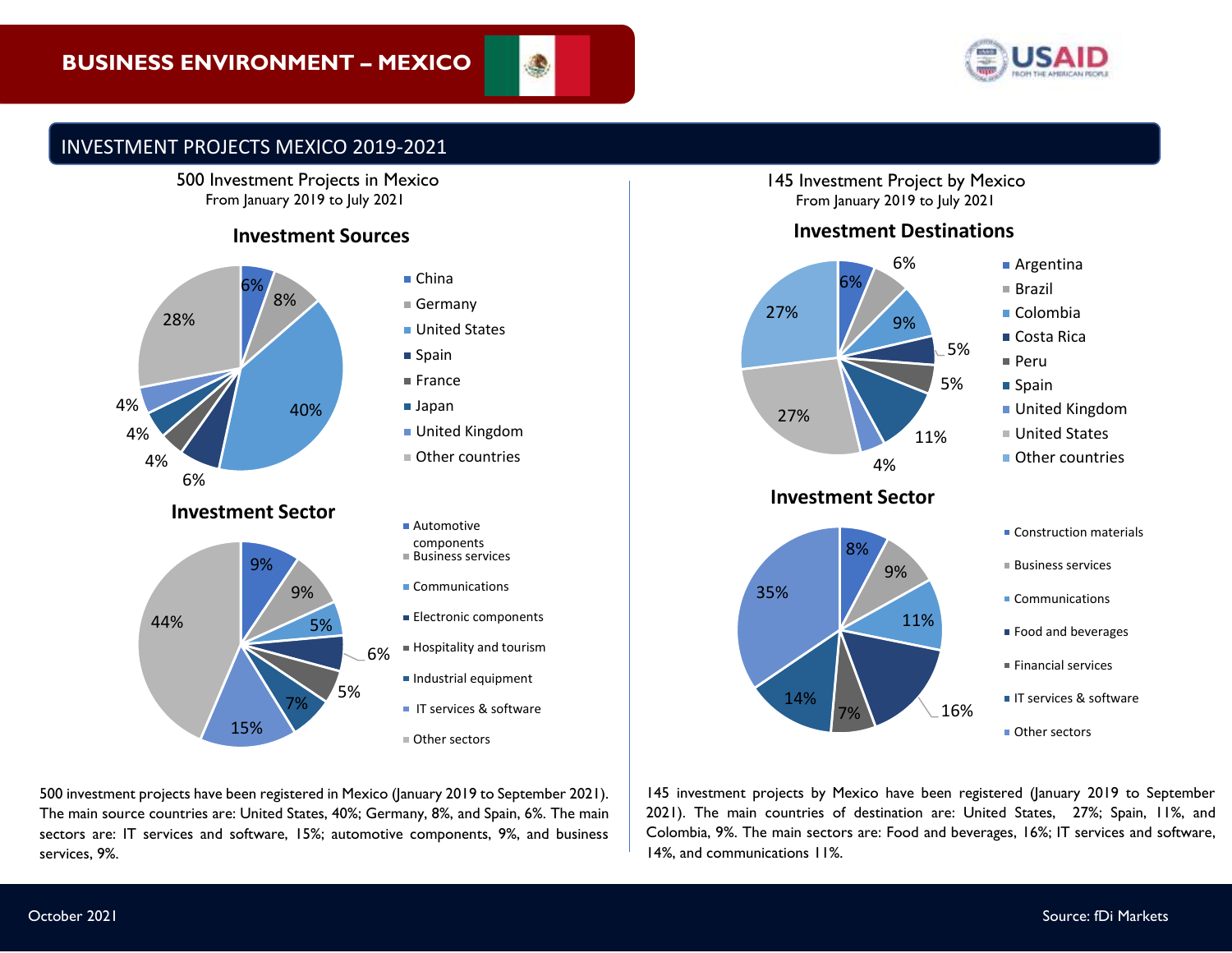



# INVESTMENT SIGNS 2021



# **Investment Sources**



main countries of origin for these investments are: Brazil, 17%; United States, 15%, and 46 investment signs have been registered in Mexico (January 2021 to September 2021). The Chile, 11%. The main sectors are: IT services and software, 41%; food and beverages, 13%, and financial services, 13%.

#### 22 Investment Signs Originating in Mexico January 2021 to July 2021

# **Investment Destinations**



There have been 22 investment signs from Mexico (January 2021 to September 2021). The main destination countries are: Brazil, 25%; Chile, 25%; Colombia, 20%, and Peru, 20%. The main sectors are: financial services, 23%; IT services and software, 23%; food and beverages, 14%, and transportation and storage, 14%.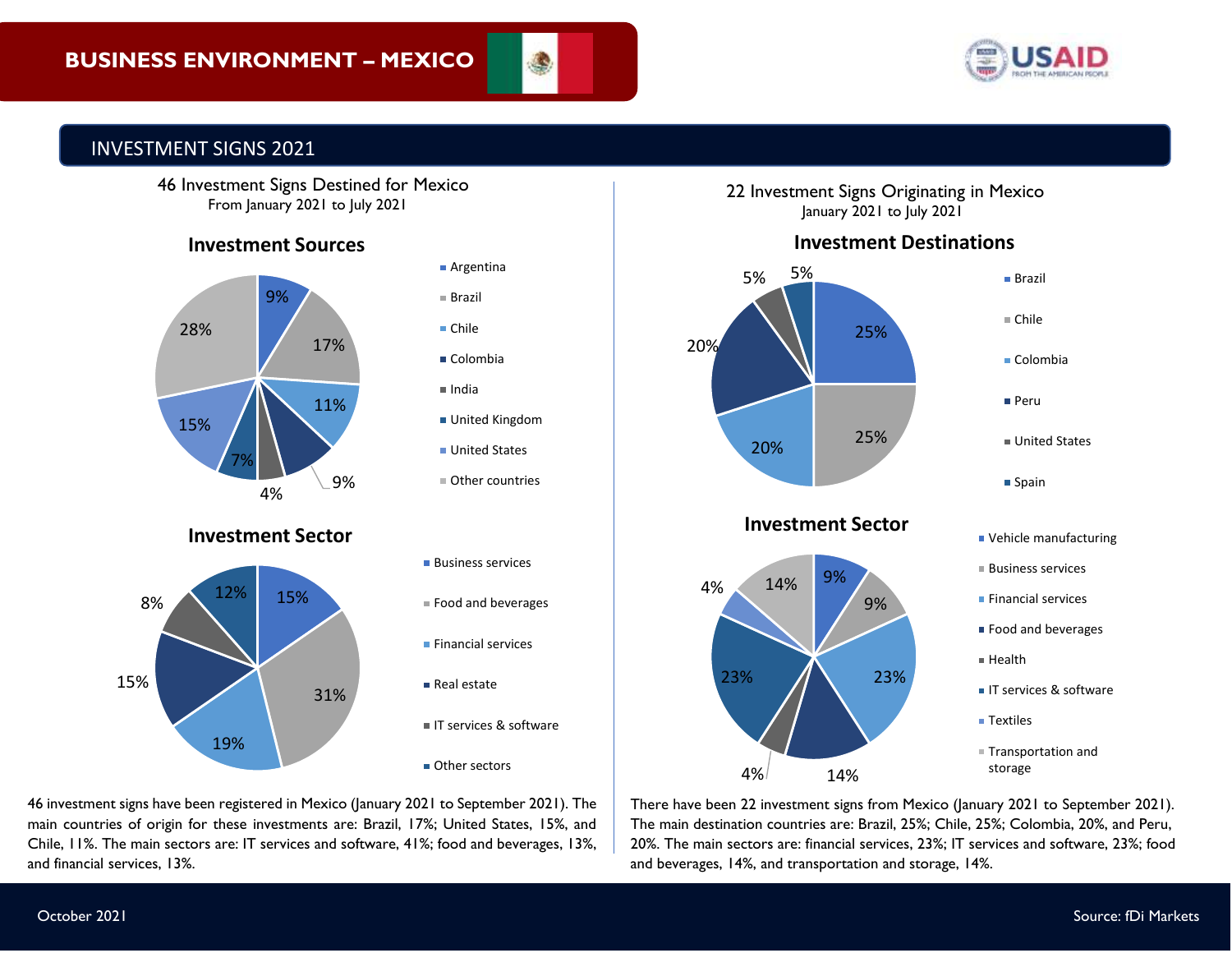

# COMPETITIVENESS ELEMENTS

The IMMEX Decree has been in force in Mexico since November 2006. It governs the Promotion of the Manufacturing, *Maquila*, and Export-Service Industry, with the purpose of strengthening competitiveness and providing certainty, transparency, and continuity to companies' operations, allowing for the improvement of their logistical and administrative costs. This program benefits 85% of Mexico's manufacturing exports.

IMMEX allows the temporary import of the goods used in industrial or service processes to manufacture, transform or repair foreign merchandise, temporarily imported for export, without paying the General Import Tax, Value Added Tax, and countervailing duties.

The categories of goods to which these benefits apply are as follows:



Raw materials, parts, and components



Trailer containers and boxes



Machinery, equipment, tools, instruments, molds, and parts for production

In order to gain access to these benefits, companies must engage in foreign sales totaling more than USD 500,000 per year, or invoicing exports for at least 10% of its total invoicing volume. The validity of the benefits is subject to compliance with the requirements and obligations established for them.

The terms of permanence vary: If the imports are raw materials, they can be kept in the country for up to twelve months. For raw material used for services, the permanence period is six months.

IMMEX benefits may be granted at the domicile of the plant where the production process or services are being performed.



#### **Mexico's Business Environment, according to the U.S.**

[https://www.elsoldemexico.com.mx/analisis/el-espectador-el-clima-de](https://www.elsoldemexico.com.mx/analisis/el-espectador-el-clima-de-negocios-en-mexico-segun-eu-7050982.html)[negocios-en-mexico-segun-eu-7050982.html](https://www.elsoldemexico.com.mx/analisis/el-espectador-el-clima-de-negocios-en-mexico-segun-eu-7050982.html)

According to the US State Department, "Uncertainty about contract enforcement, insecurity, informality, and corruption continue to hamper Mexico's sustained economic growth. Measures such as the reversal of the 2014 energy reforms and the prioritization of energy generated by the state-owned electric company (CFE in Spanish), as well as sudden regulatory changes, increase uncertainty and raise the cost of doing business in Mexico. Mexico's sovereign credit rating has been downgraded by major country risk-rating agencies, and security costs can constitute up to 5 percent of a company's budget.

#### **Mexico's Business Environment Is a Concern for the U.S.**

#### [https://www.eluniversal.com.mx/cartera/clima-de-negocios-de-mexico](https://www.eluniversal.com.mx/cartera/clima-de-negocios-de-mexico-inquieta-en-eu)[inquieta-en-eu](https://www.eluniversal.com.mx/cartera/clima-de-negocios-de-mexico-inquieta-en-eu)

The reform to the Electricity Industry Law (LIE in Spanish) affects the investment environment and may even affect economic relations due to possible violations to the United States-Mexico-Canada Agreement (USMCA) on labor issues, trade disputes, and energy policies.

#### **Mexico Captures 52% Less Investment in the Second Quarter of 2021**

[https://expansion.mx/economia/2021/08/25/mexico-capta-52-menos](https://expansion.mx/economia/2021/08/25/mexico-capta-52-menos-inversiones-en-el-segundo-trimestre-del-2021)[inversiones-en-el-segundo-trimestre-del-2021](https://expansion.mx/economia/2021/08/25/mexico-capta-52-menos-inversiones-en-el-segundo-trimestre-del-2021)

Foreign direct investment has faced uncertainty in recent years since the renegotiation of NAFTA –now USMCA–, due to the pandemic, and the economic policies that have changed the rules. This has caused foreign companies to leave the country due to the lack of political and economic certainty and due to insecurity.

Secretaría de Economía de México